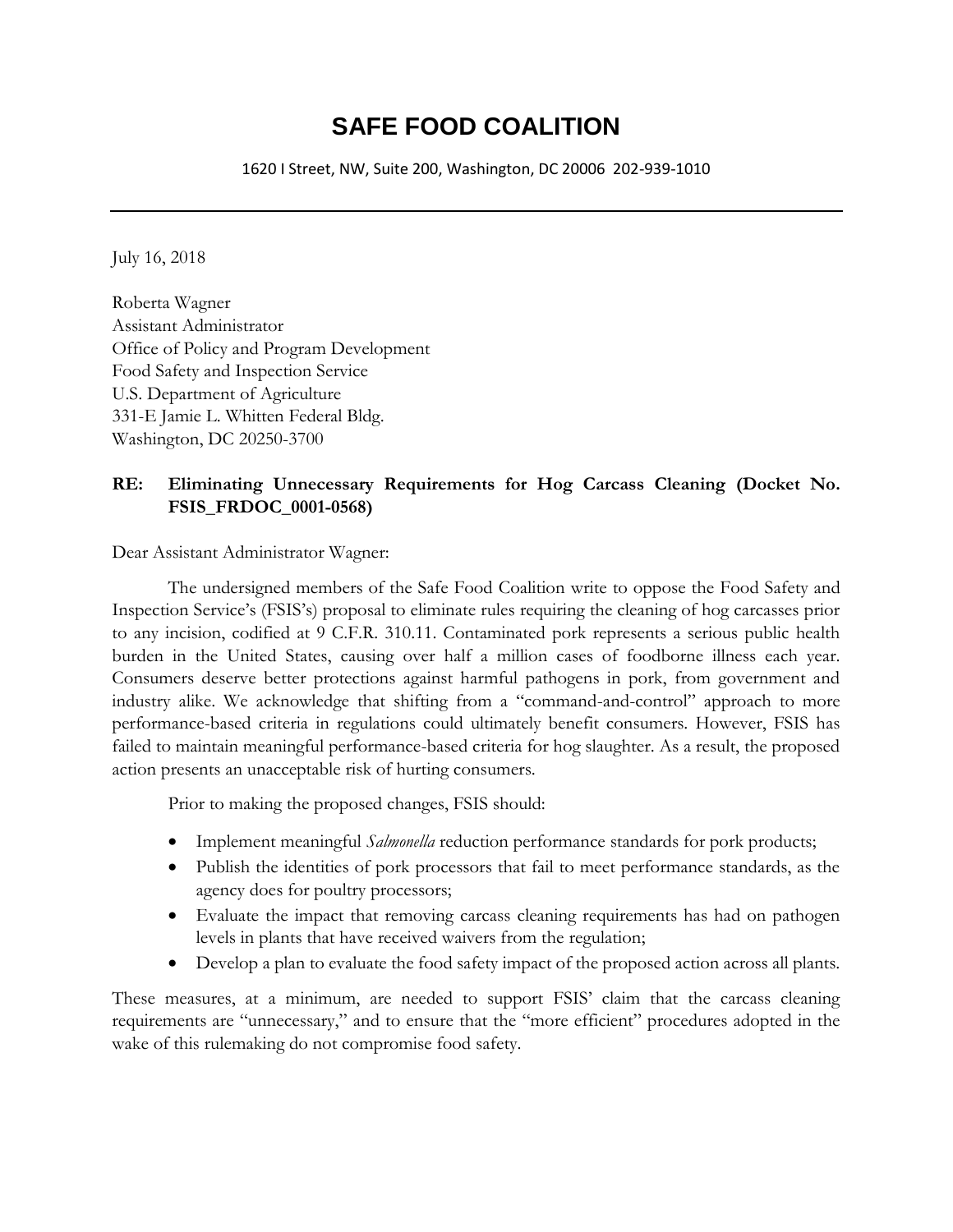### The burden of foodborne illness transmitted through pork

Contaminated pork sickens hundreds of thousands of people each year in the United States. According to the latest estimates from the Centers for Disease Control and Prevention (CDC), pork causes over half a million cases of foodborne illness in the U.S. annually, leading to nearly 3,000 hospitalizations, and almost one hundred deaths.<sup>1</sup> USDA has identified *Salmonella* as the costliest foodborne pathogen, with an estimated \$3.7 billion a year in associated medical costs alone each year.<sup>2</sup> According to CDC, the percentage of *Salmonella* outbreaks attributed to contaminated pork has risen steadily in recent years, more than doubling between 1998 and 2008.<sup>3</sup> The most recent estimates indicate that pork causes nearly ten percent of *Salmonella* outbreaks each year in the United States.<sup>4</sup> Effective strategies to reduce *Salmonella* may operate at many different stages of production, from the farm to retail. Controls against fecal contamination at slaughter are particularly critical, however, because *Salmonella* tends to colonize hogs' intestinal tracts, and fecal material initially on a carcass can spread the pathogen.<sup>5</sup>

#### Food safety standards are a necessary component of HACCP-based regulation

Effective strategies to reduce *Salmonella* and other foodborne pathogens in pork should take place from farm to retail. Through appropriate sampling and increasingly stringent pathogen reduction performance standards, FSIS can create incentives for meatpackers to adopt more effective pathogen reduction strategies inside the slaughterhouse, and to contract with hog farmers that deploy vaccines, improve sanitation, and adopt other proven strategies for reducing pathogen loads on live animals entering the slaughterhouse. To the extent that successful food safety strategies conflict with FSIS regulatory prescriptions, the agency should explore ways to give firms more flexibility. Measurable standards, however, are key to ensuring that "flexibility" does not become an abdication of the agency's duty to assure food safety.

The past several decades have seen a regulatory shift away from inflexible "command and control" prescriptive regulatory requirements to a more flexible Hazard Analysis and Critical Control Point (HACCP)-based approach. When FSIS first proposed adopting its HACCP rule, the agency

[https://www.cdc.gov/mmwr/preview/mmwrhtml/ss6202a1.htm?s\\_cid=ss6202a1\\_w#Fig14](https://www.cdc.gov/mmwr/preview/mmwrhtml/ss6202a1.htm?s_cid=ss6202a1_w#Fig14)

l <sup>1</sup> Centers for Disease Control and Prevention, "Estimates of annual domestically acquired foodborne illnesses attributed to specific food commodities and commodity groups, by pathogen type, United States, 1998–2008," (March 2013) <https://wwwnc.cdc.gov/eid/article/19/3/11-1866-t1>

<sup>2</sup> News Desk, "USDA: Salmonella Tops List of 15 Most Costly Pathogens," *Food Safety News* (Jan. 7, 2015), [http://www.foodsafetynews.com/2015/01/salmonella-costs-the-us-3-7-billion-per-year-among-other-costly](http://www.foodsafetynews.com/2015/01/salmonella-costs-the-us-3-7-billion-per-year-among-other-costly-pathogens/#.WtZjA4jwaUk)[pathogens/#.WtZjA4jwaUk](http://www.foodsafetynews.com/2015/01/salmonella-costs-the-us-3-7-billion-per-year-among-other-costly-pathogens/#.WtZjA4jwaUk)

<sup>&</sup>lt;sup>3</sup> Centers for Disease Control and Prevention, Surveillance for Foodborne Disease Outbreaks — United States, 1998– 2008, FIGURE 14. Estimated mean percentage and 95% confidence intervals of foodborne disease outbreaks caused by Salmonella attributed to selected food commodities, by year interval — Foodborne Disease Outbreak Surveillance System, United States, 1998–2008," (June 28, 2013),

<sup>4</sup> The Interagency Food Safety Analytics Collaboration, Foodborne illness source attribution estimates for 2013 for Salmonella, Escherichia coli O157, Listeria monocytogenes, and Campylobacter using multi-year outbreak surveillance data, United States (Dec. 2017), p.7, https://www.cdc.gov/foodsafety/pdfs/IFSAC-

[<sup>2013</sup>FoodborneillnessSourceEstimates-508.pdf\(](https://www.cdc.gov/foodsafety/pdfs/IFSAC-2013FoodborneillnessSourceEstimates-508.pdf)estimating the percentage of Salmonella illnesses for 2013 attributed to pork, based on multi-year outbreak data, to be 9.3%).

<sup>5</sup> *See* Baer et al. "Pathogens of Interest to the Pork Industry: A Review of Research on Interventions to Assure Food Safety," Comprehensive Reviews in Food Science and Food Safety Volume 12, Issue 2 (March 2013), [https://onlinelibrary.wiley.com/doi/full/10.1111/1541-4337.12001.](https://onlinelibrary.wiley.com/doi/full/10.1111/1541-4337.12001)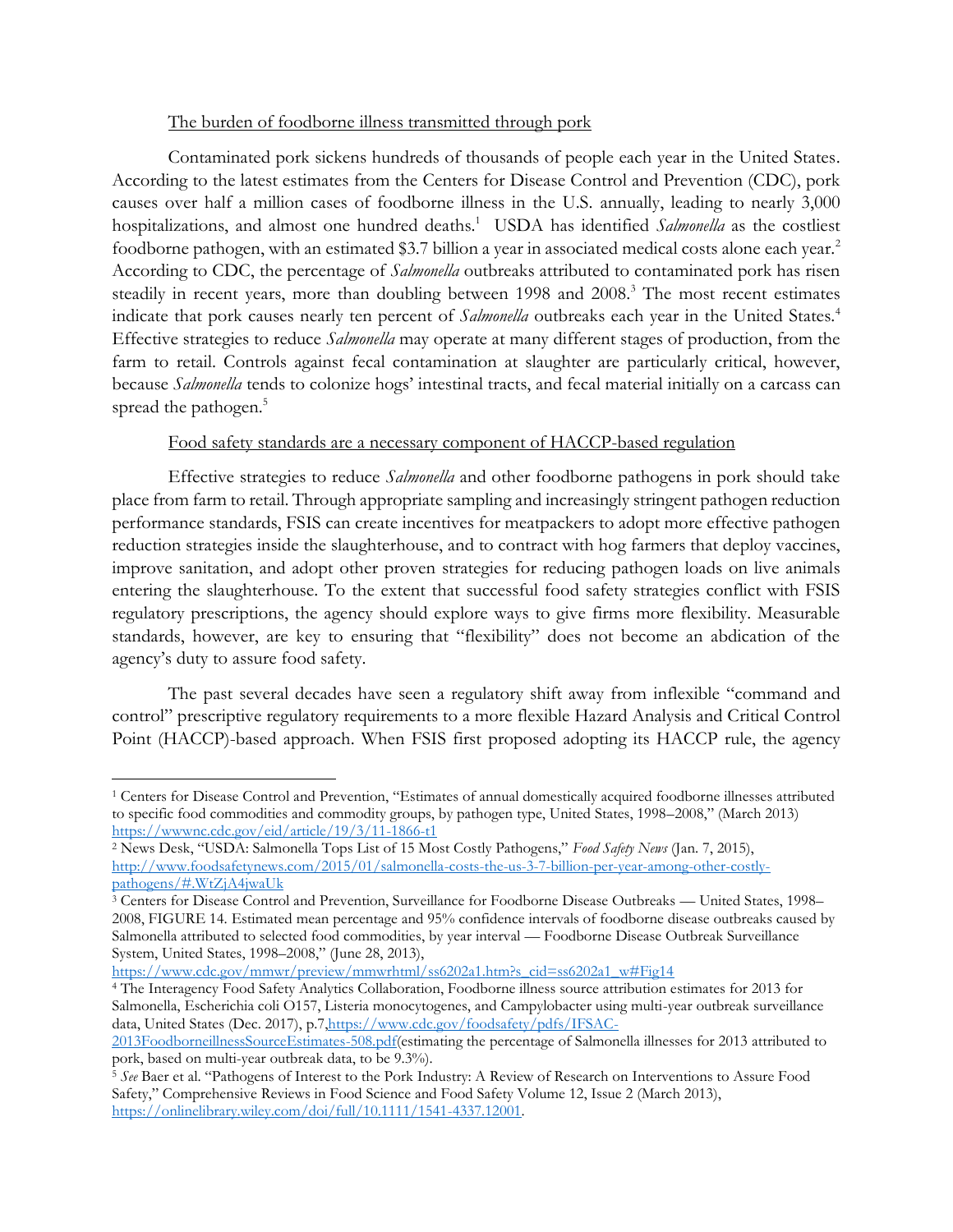took care to explain that the effectiveness of the approach hinged on the strong connection between HACCP-based process control and appropriate food safety performance standards:

"FSIS has concluded that HACCP-based process control, combined with appropriate food safety performance standards, is the most effective means available for controlling and reducing harmful bacteria on raw meat and poultry products. HACCP provides the framework for industry to set up science-based process controls that establishments can validate as effective for controlling and reducing harmful bacteria. Performance standards tell establishments what degree of effectiveness their HACCP plans will be expected to achieve and provide a necessary tool of accountability for achieving acceptable food safety performance. Science-based process control, as embodied in HACCP, and appropriate performance standards **are inextricably intertwined** in the Agency's regulatory strategy for improving food safety. Neither is sufficient by itself, but, when combined, they are the basis upon which FSIS expects significant reductions in the incidence and levels of harmful bacteria on raw meat and poultry products and, in turn, significant reductions in foodborne illness." 6

The 1996 Final HACCP Rule established a *Salmonella* performance standard for pork carcasses at 8.7 percent—or 6 out of 55 samples—based on industry-wide prevalence levels at that time.<sup>7</sup> In 2011, however, FSIS stopped testing to ensure compliance with that standard, reasoning that violation rates were too low to justify the effort.<sup>8</sup>

We question the wisdom of that decision, made at a time when the percentage of *Salmonella*  outbreaks attributed to contaminated pork had been rising steadily for a decade (as stated above, the CDC estimates that the percentage of *Salmonella* outbreaks attributable to pork more than doubled between 1998 and 2008).<sup>9</sup> This persistent public health burden suggests that even small rates of *Salmonella* contamination on hog carcasses is cause for concern, and that revised performance standards—targeting pork parts, for example—are needed to address cross-contamination in the evisceration process. Back in 1996, FSIS anticipated that the *Salmonella* performance standards were merely "a first step in what FSIS expects to be a broader reliance in the future on pathogen-specific performance standards."<sup>10</sup> Consistent with that regulatory design, FSIS should update the whole carcass standards, develop alternative standards for pork parts, or implement other meaningful performance standards to reduce the threat of *Salmonella* contamination in pork products.

Meaningful pathogen performance standards would give FSIS a means to evaluate the food safety impact of policies like the proposed action, and it would also provide an important enforcement

 $\overline{a}$ <sup>6</sup> Food Safety and Inspection Service, "Pathogen Reduction; Hazard Analysis and Critical Control Point (HACCP) Systems," Proposed Rule, 60 Fed. Reg. 6774, 6786, (February 3, 1995) (emphasis added).

<sup>7</sup> Food Safety and Inspection Service, "Pathogen Reduction; Hazard Analysis and Critical Control Point (HACCP) Systems," Final Rule. 61 Fed. Reg. 38806, 38811 (Jul. 25, 1996). ("Final HACCP Rule").

<sup>&</sup>lt;sup>8</sup> See Food Safety and Inspection Service, "Modernization of Swine Slaughter Inspection," Proposed Rule, 83 Fed. Reg. 4780, 4786, <https://www.federalregister.gov/d/2018-01256/p-114> (noting that FSIS conducted baseline sampling in 2011 and found that around 1.6% of carcasses tested positive for *Salmonella*.).

<sup>9</sup> Centers for Disease Control and Prevention, Surveillance for Foodborne Disease Outbreaks — United States, 1998– 2008, FIGURE 14. Estimated mean percentage and 95% confidence intervals of foodborne disease outbreaks caused by Salmonella attributed to selected food commodities, by year interval — Foodborne Disease Outbreak Surveillance System, United States, 1998–2008," (June 28, 2013),

[https://www.cdc.gov/mmwr/preview/mmwrhtml/ss6202a1.htm?s\\_cid=ss6202a1\\_w#Fig14](https://www.cdc.gov/mmwr/preview/mmwrhtml/ss6202a1.htm?s_cid=ss6202a1_w#Fig14) <sup>10</sup> Final HACCP Rule at 38847.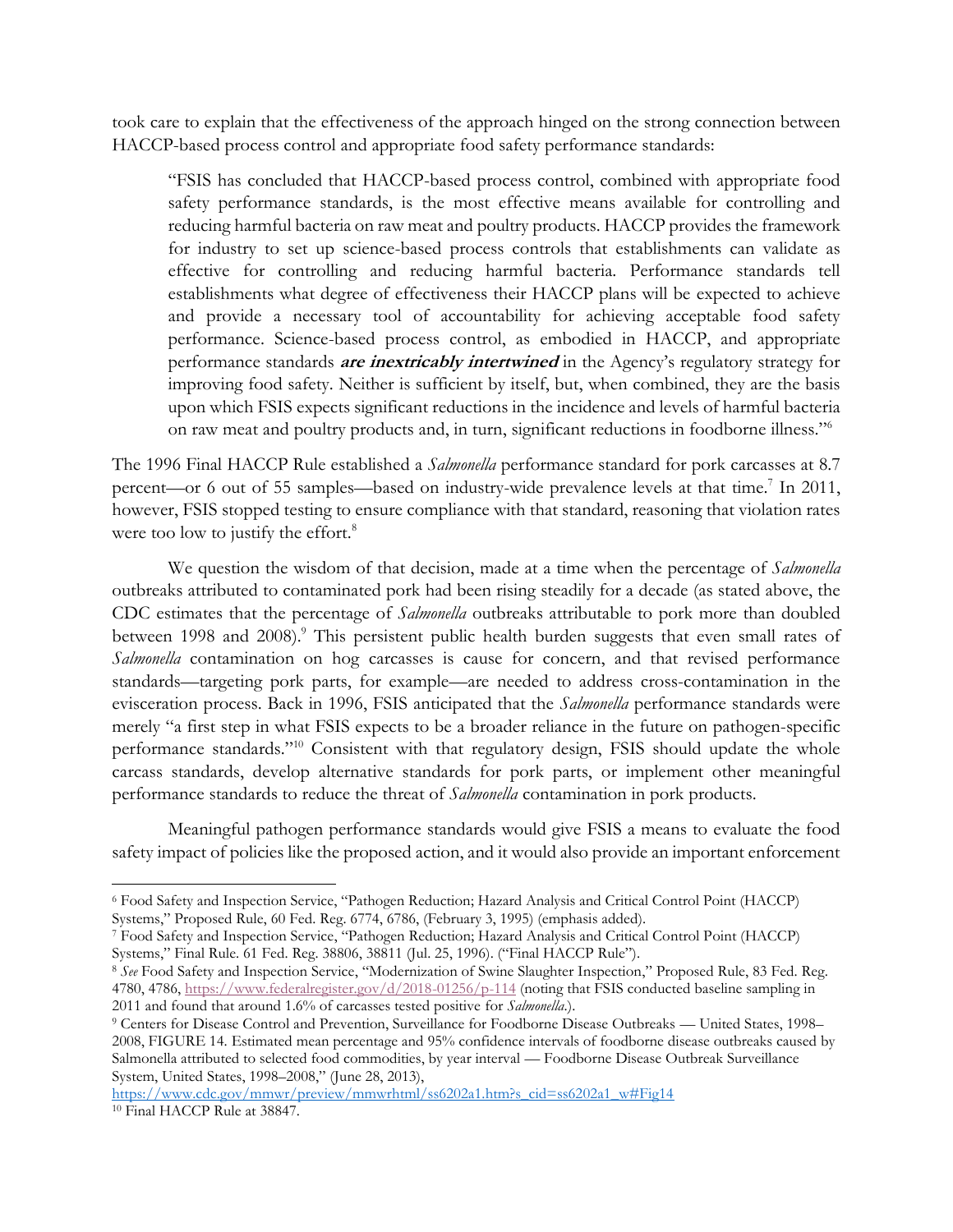tool. This enforcement power is diminished by the 2001 federal appellate court decision in *Supreme*  Beef Processors, Inc. v. USDA,<sup>11</sup> but is not extinguished. FSIS can and should use performance standards to target enforcement resources, set criteria for waivers, and inform the marketplace.<sup>12</sup> USDA researchers have attributed significant food safety improvements to FSIS' publishing the names of individual poultry plants that fail to comply with *Salmonella* performance standards.<sup>13</sup> The agency has recently expanded what it publishes to include compliance with standards for parts and comminuted poultry, in addition to whole carcasses. Yet for pork production, no performance standards are currently in force, and thus the agency has nothing to publish.

#### The Proposed Action

The rule that FSIS is proposing to eliminate—"Cleaning of hog carcasses before incising," 9 CFR 310.11—provides:

"All hair, scurf, and dirt, including all hoofs and claws, shall be removed from hog carcasses and the carcasses thoroughly washed and cleaned, before any incision is made for inspection or evisceration."

The rationale for this requirement, which goes back to at least  $1970$ ,<sup>14</sup> is straightforward. Hair, scurf,<sup>15</sup> and dirt, often containing feces, tend to harbor pathogens like *Salmonella*. Removing this matter and washing a carcass before incision helps to prevent pathogens on the carcass exterior from crosscontaminating cutting blades and, ultimately, the cuts of meat and ground pork that go to consumers.<sup>16</sup> Similar cross-contamination concerns motivate the standard advice to wash fruits and vegetables before cutting into them.<sup>17</sup>

FSIS cites one example—removing the hair from the snout—to illustrate how the carcass cleaning rule "may impede the application of alternative, more efficient, procedures." But this proposal clearly goes beyond dehairing snouts. The agency reports that some plants currently dedicate three full-time positions per line, per shift, to comply with the carcass cleaning rule. Removing the rule will allow plants to eliminate several hundred of these positions, and potentially save over \$19 million a year in labor costs, according to FSIS's proposal. How will this reduction in the slaughterhouse workforce affect the safety of pork?

 $\overline{a}$ 

<sup>&</sup>lt;sup>11</sup> 275 F.3d 432 (5<sup>th</sup> Cir. 2001).

<sup>12</sup> FSIS can also regulate more directly by distinguishing virulent and antibiotic resistant strains of *Salmonella*, and treating them as adulterants, as we have long advocated. *See* Center for Science in the Public Interest, Petition to the USDA re: Antibiotic-Resistant Salmonella, (Oct. 2015), [https://cspinet.org/resource/petition-usda-re-antibiotic-resistant](https://cspinet.org/resource/petition-usda-re-antibiotic-resistant-salmonella)[salmonella.](https://cspinet.org/resource/petition-usda-re-antibiotic-resistant-salmonella) 

<sup>13</sup> ERS Study. Public Disclosure of Tests for Salmonella: The Effects on Food Safety Performance in Chicken Slaughter Establishments. *available at*: https://www.ers.usda.gov/publications/pub-details/?pubid=83660

<sup>14</sup> *See* Department of Agriculture, Consumer and Marketing Service, "Meat Inspection Regulations," 35 Fed. Reg. 15552, 15568 (Oct. 3, 1970), <https://www.gpo.gov/fdsys/pkg/FR-1970-10-03/pdf/FR-1970-10-03.pdf>

<sup>15</sup> Scurf refers to dandruff or flakes on the surface of the skin that form as fresh skin develops below.

<sup>16</sup> *See generally* Swart et al. "Modeling of Salmonella Contamination in the Pig Slaughterhouse." *Risk Analysis*, Vol. 36, No. 3, 2016, DOI: 10.1111/risa.12514.

<sup>17</sup> *See, e.g.,* Produce Industry Food Safety Initiative, "Commodity Specific Food Safety Guidelines for the Melon Supply Chain," (2005), <https://www.fda.gov/downloads/Food/GuidanceRegulation/UCM168625.pdf> ("While not the only route of possible contamination, edible portions of the melon flesh may be contaminated in the cutting or rind removal process because microbial contamination on the outside rind of the melon may be spread by the knife blade . . . Whole melons used for fresh-cut melon products should be washed thoroughly before cutting or peeling operations begin.").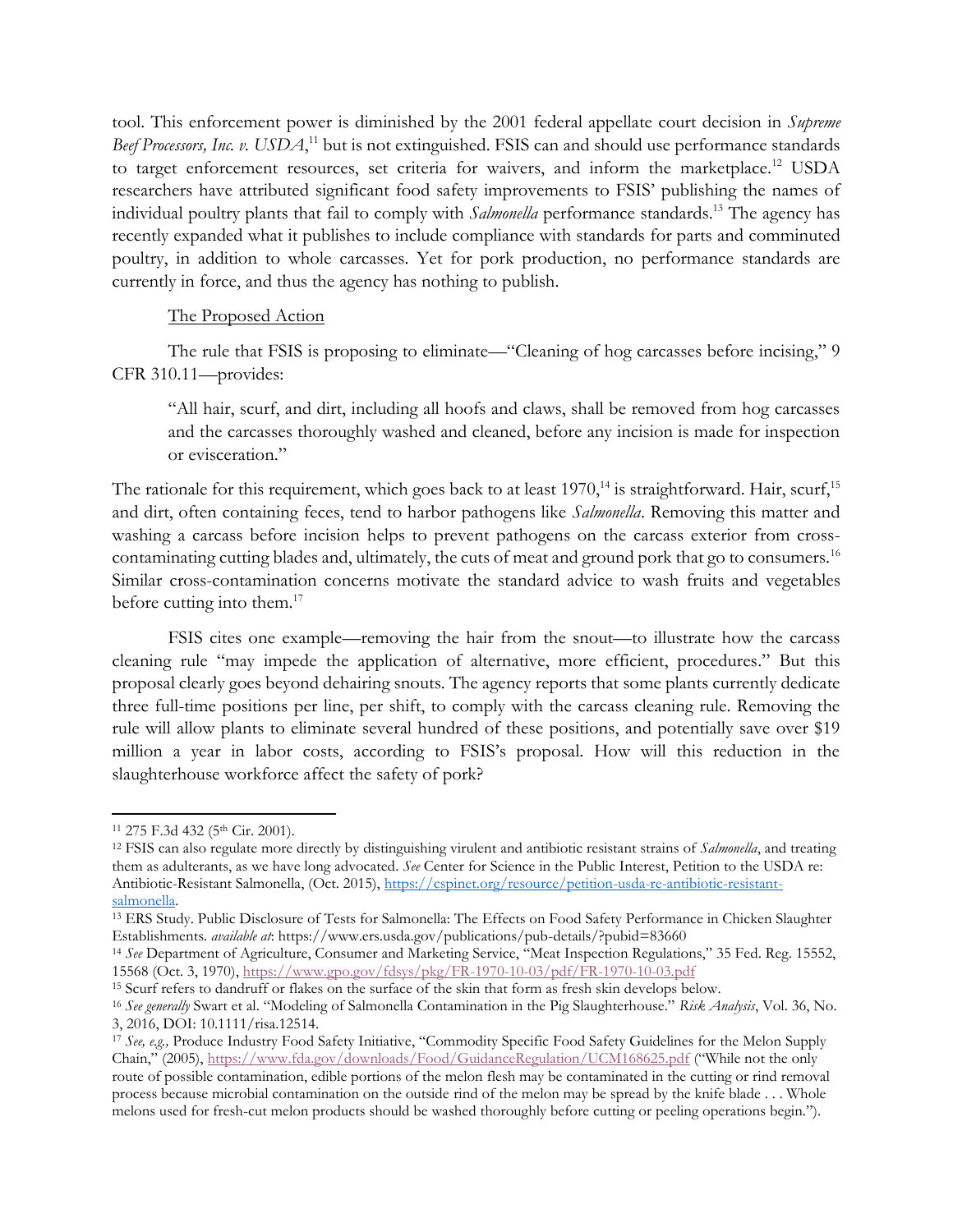According to FSIS, it will have no effect at all. The cleaning requirements in 9 CFR 310.11 are unnecessary, it argues, because other rules already require pork processors to control for food safety hazards. Specifically, FSIS cites 9 CFR 310.18, which generally requires that "carcasses, organs, and other parts shall be handled in a sanitary manner to prevent contamination," and that plants take remedial action "if contamination occurs." FSIS also cites various sanitation and HACCP regulations that require plants to articulate and follow procedures for maintaining "sanitary conditions," and to reduce "contamination hazards" to "acceptable levels."<sup>18</sup>

Yet FSIS fails to explain how plants will prevent additional fecal contamination from making its way into the interior of the carcasses if they do not wash animals prior to incision to control for the "contamination hazards" of hair, scruff, and dirt contaminated with feces. It is well-established that these hair, scruff, and dirt serve as a source of potential contamination.<sup>19</sup> FSIS has not cited any studies demonstrating that such hazards can be effectively controlled post-incision. Instead, the agency states, vaguely, that "FSIS has found the performance of establishments using the alternative procedures to be satisfactory."<sup>20</sup> The agency has not explained how it evaluated the performance of these establishments. Certainly it has not evaluated them recently based on their ability to meet *Salmonella* performance standards, as the agency abandoned testing for these standards in 2011. The proposal likewise fails to describe the "alternative procedures" employed by the plants receiving waivers, all of which are apparently operated by one corporation, Tyson Fresh Meats, Inc.<sup>21</sup> Even assuming these procedures are effective, there is no way to verify that other plants, not operated by Tyson, would employ similarly effective "alternative procedures." Instead, these plants may simply opt to eliminate cleaning procedures and pocket the savings. FSIS needs to provide better assurance to consumers that this deregulatory action will not increase foodborne illness risks.

More broadly, the complexity of enforcing sanitation and HACCP regulations leaves room for lags in compliance, particularly when performance standards are not in force. Determining whether a plant has removed "hair, scurf and dirt" prior to incision is more readily apparent than whether the plant has conducted an adequate hazard analysis, identified the appropriate critical control points, or set evidence-based critical limits at each of its critical control points. In the context of poultry, there have been cases where FSIS has not taken action to address such deficiencies until after a plant's failure to comply with a pathogen performance standard attracts regulatory attention. For example, after the Mar Jac Poultry plant in Hattiesburg, Mississippi failed to meet *Salmonella* performance standards, FSIS issued a notice of suspension that cited a litany of recordkeeping, HACCP planning, pest control, microbial sampling, and other violations.<sup>22</sup> Would the agency have taken effective

<sup>20</sup> Currently, the FSIS website identifies five Tyson plants as having waivers from the requirements of 9 CFR 310.11. *See*  [https://www.fsis.usda.gov/wps/wcm/connect/188bf583-45c9-4837-9205-](https://www.fsis.usda.gov/wps/wcm/connect/188bf583-45c9-4837-9205-37e0eb1ba243/Waiver_Table.pdf?MOD=AJPERES)

 $\overline{a}$ <sup>18</sup> Eliminating Unnecessary Requirements for Hog Carcass Cleaning (Docket No. FSIS\_FRDOC\_0001-0568)

<sup>19</sup> *See, e.g.* Warriner et al. "Cross-contamination of carcasses and equipment during pork processing." *Journal of Applied Microbiology* 2002, 93, 169–177. ("Although there are many opportunities for carcass contamination to occur during slaughter, the initial scalding and singeing steps that are performed to de-hair carcasses have also been demonstrated to remove a substantial proportion of the carcass surface microflora.").

[<sup>37</sup>e0eb1ba243/Waiver\\_Table.pdf?MOD=AJPERES](https://www.fsis.usda.gov/wps/wcm/connect/188bf583-45c9-4837-9205-37e0eb1ba243/Waiver_Table.pdf?MOD=AJPERES)

 $21 \; Id.$ 

<sup>22</sup> Letter from Larry Davis, District Manager, FSIS Jackson District Office to Joe Colee, Complex Manager, Mar-Jac Poultry regarding "Notice of Suspension," April 11, 2018, *available at*:

[https://www.foodandwaterwatch.org/sites/default/files/final\\_signed\\_notice\\_of\\_suspension\\_mar\\_jac\\_est.\\_517\\_-](https://www.foodandwaterwatch.org/sites/default/files/final_signed_notice_of_suspension_mar_jac_est._517_-_copy.pdf) [\\_copy.pdf](https://www.foodandwaterwatch.org/sites/default/files/final_signed_notice_of_suspension_mar_jac_est._517_-_copy.pdf)